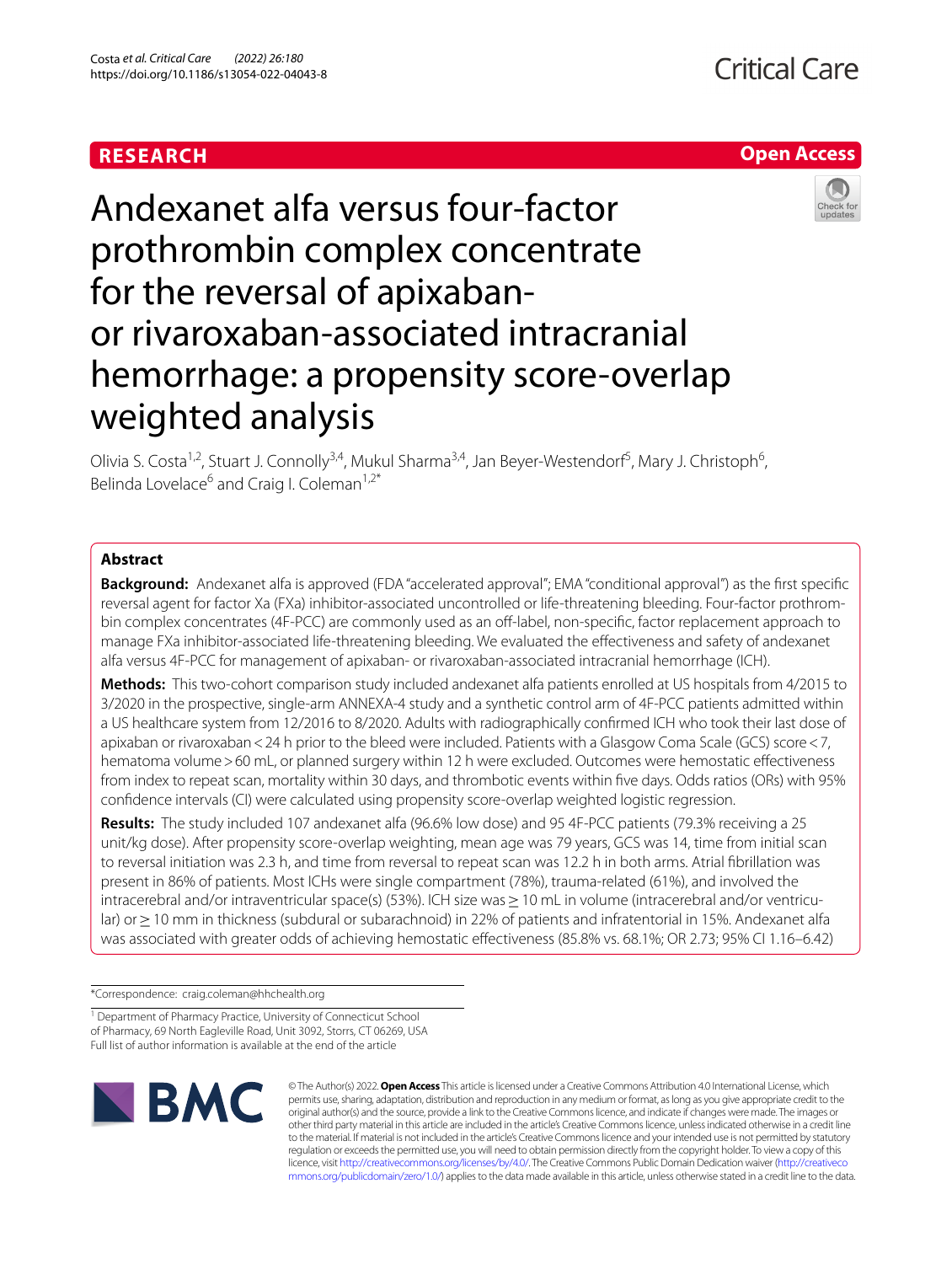and decreased odds of mortality (7.9% vs. 19.6%; OR 0.36; 95% CI 0.13–0.98) versus 4F-PCC. Two thrombotic events occurred with andexanet alfa and none with 4F-PCC.

**Conclusions:** In this indirect comparison of patients with an apixaban- or rivaroxaban-associated ICH, andexanet alfa was associated with better hemostatic efectiveness and improved survival compared to 4F-PCC.

*Trial registration* NCT02329327; registration date: December 31, 2014.

**Keywords:** Andexanet alfa, Four-factor prothrombin complex concentrate, Direct factor Xa inhibitor reversal, Intracranial hemorrhage

#### **Background**

Since their approval by the US Food and Drug Administration (FDA) and the European Medicine Agency (EMA) in 2010, direct-acting oral anticoagulants (DOACs) and in particular the factor Xa (FXa) inhibitors apixaban and rivaroxaban have been increasingly utilized to treat or prevent various thrombotic disease states [\[1](#page-11-0)[–4\]](#page-11-1). While DOACs are associated with a decreased risk of intracranial hemorrhage compared to vitamin K antagonists (VKAs), these life-threatening bleeds were observed in DOAC-treated patients at a rate of approximately 0.7%/ year in randomized trials  $[5]$  $[5]$ . The previous literature has shown that antithrombotic-related intracranial hemorrhages can result in a high clinical burden, with in-hospital mortality rates of 12.4% for traumatic and 29% for non-traumatic intracranial hemorrhage [[6\]](#page-11-3). Research in the American Heart Association's Get with the Guidelines Stroke registry also found a high burden of inhospital mortality of 27% for patients with spontaneous intracerebral hemorrhage in the presence of FXa inhibitors, with odds of mortality being signifcantly higher for patients taking FXa inhibitors compared to those who do not take anticoagulants, but signifcantly lower compared to those taking warfarin [[7\]](#page-11-4).

In 2018 and 2019 (respectively), the frst specifc FXa inhibitor reversal agent, coagulation FXa (recombinant), inactivated-zhzo (US adopted name: andexanet alfa), was approved through an accelerated pathway by FDA and conditionally approved by EMA for patients treated with rivaroxaban or apixaban when reversal of anticoagulation is needed for those experiencing life-threatening or uncontrolled bleeding [[8,](#page-11-5) [9\]](#page-11-6). Andexanet alfa is a modifed, recombinant, inactive form of human FXa developed to serve as a decoy to bind FXa inhibitor molecules and reduce anti-FXa activity [\[10\]](#page-11-7). In the single-arm prospective Andexanet Alfa, a Novel Antidote to the Anticoagulation Efects of Factor Xa Inhibitors (ANNEXA-4) study, treatment with andexanet resulted in a reduction of 92% in anti-FXa activity and 82% of patients were adjudicated as having efective hemostasis [\[11](#page-11-8)]. Factor concentrates, most notably four-factor prothrombin complex concentrate (4F-PCC), have been used as alternative of-label strategies for the management of major bleeding despite an absence of prospective clinical trial data [[12](#page-11-9), [13\]](#page-11-10).

There is currently no randomized controlled trial evaluating the comparative efectiveness and safety of andexanet alfa and 4F-PCC for the management of severe or life-threatening bleeds. To aid in bridging this data gap, we conducted an indirect comparative study using ANNEXA-4 data and a synthetic control arm. Utilizing this approach, we sought to evaluate the efectiveness and safety of andexanet alfa versus 4F-PCC in the management of apixaban- or rivaroxaban-associated intracranial hemorrhage in a US patient population.

#### **Methods**

#### **Study population**

We evaluated patients who developed an intracranial hemorrhage while treated with apixaban or rivaroxaban and were managed with either andexanet alfa or 4F-PCC. This analysis was an indirect comparison utilizing data from a clinical trial and data from an observational study to serve as a synthetic control arm, since the clinical trial did not enroll control patients, whereas the observational study database did not contain data on andexanet alfatreated patients. The clinical trial included 477 patients with acute major bleeding while receiving a FXa inhibitor enrolled between April 11, 2015, through March 30, 2020, in the multicenter, prospective, open-label, singlegroup ANNEXA-4 study (ClinicalTrials.gov Identifer: NCT02329327)  $[11]$ . The ANNEXA-4 design has been previously described [[11](#page-11-8)]. For this analysis, only trial participants recruited in the USA were included to reduce systematic diferences related to difering guidelines and clinical practices in bleed management across diferent countries between the two arms.

The synthetic control arm  $[14]$  $[14]$  used electronic health record (EHR) data for patients admitted between December 1, 2016, and August 30, 2020, to one of three acute care hospitals within Hartford Healthcare, a single healthcare system in the Northeastern USA.

#### **Inclusion and exclusion criteria**

To be included in this analysis, patients in both arms had to be  $\geq$  18 years of age; to be admitted to a US hospital for a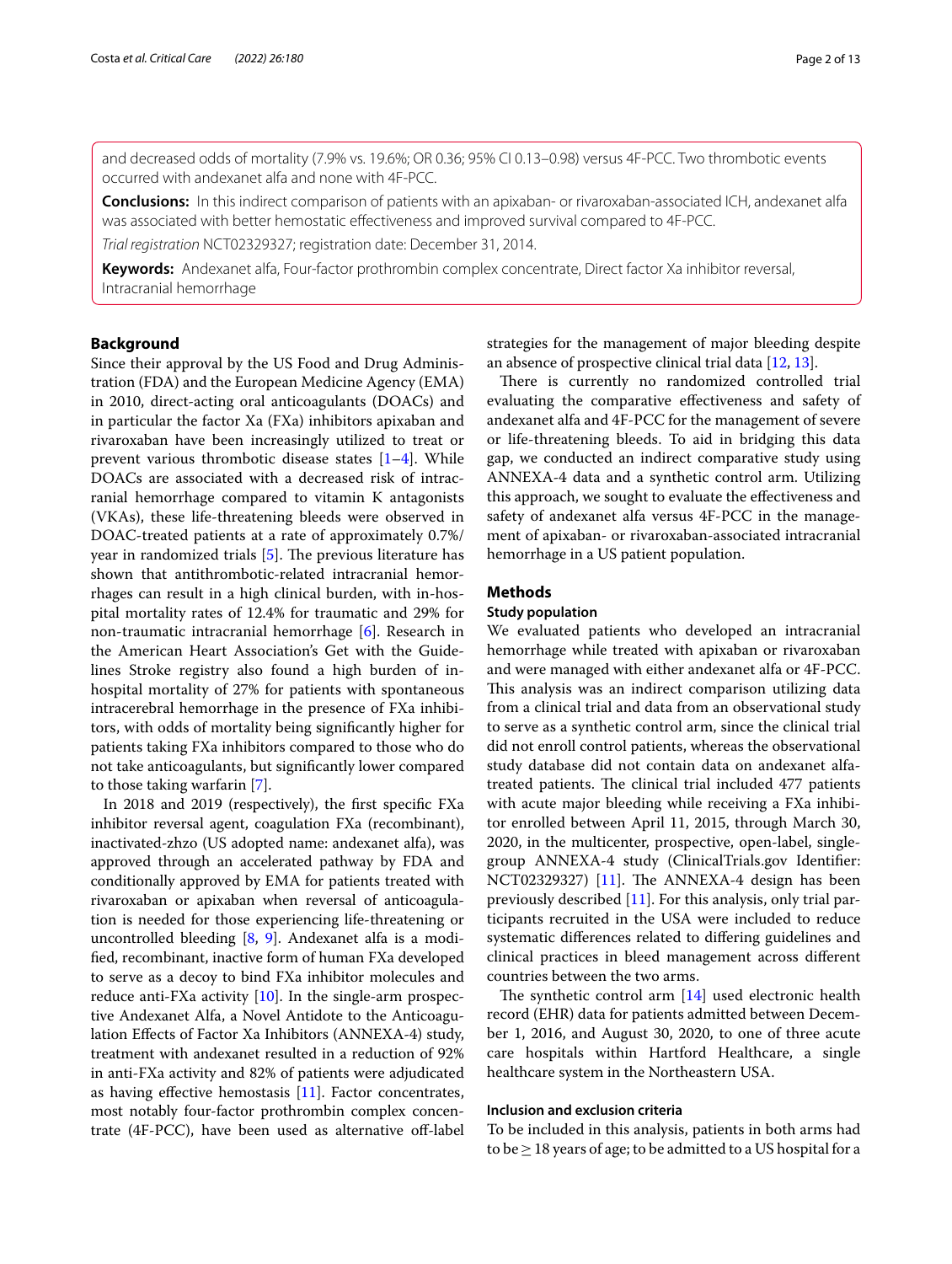radiographically confrmed (computed tomography [CT] or magnetic resonance imaging [MRI]) acute intracranial hemorrhage defned as a spontaneous or traumatic bleed in the intracerebral, subdural, or subarachnoid space(s); and to have taken apixaban or rivaroxaban within 24 h of the bleed. Exclusion criteria for this analysis included a Glasgow Coma Scale (GCS) score of<7 upon admission, an intracerebral bleed volume>60 mL upon index CT/ MRI scan, or planned surgery within 12 h of the index scan.

#### **Propensity score‑overlap weighting**

To adjust for potential confounding between the andexanet alfa and 4F-PCC arms, we calculated propensity scores based upon multivariable logistic regression [\[15](#page-11-12)], which included baseline age (continuous), sex (binary), body mass index (continuous), creatinine clearance (continuous), atrial fbrillation as the indication for oral anticoagulation (binary), average systolic blood pressures at admission and immediately prior to reversal administration>160 mm Hg (binary), medical history of heart failure (binary), diabetes (binary), myocardial infarction (binary) or stroke (binary), concomitant antiplatelet use (binary), time from index scan to reversal agent initiation (continuous), time from end of reversal agent administration to repeat scan (continuous), traumatic versus spontaneous bleeding (binary), infratentorial region involvement (binary), single- versus multicompartment bleed (binary), bleeding in the intracerebral/intraventricular (binary), subdural (binary), or subarachnoid (binary) space on index scan, and bleed size  $\geq 10$  mL in volume (intracerebral and/or ventricular) or  $\geq$  10 mm in thickness (for subdural or subarachnoid) on index scan (binary). The area under the curve for resulting propensity scores predicting andexanet alfa versus 4F-PCC use was 0.82, 95% CI 0.75–0.88.

Estimated propensity scores were subsequently used to weight patients for analysis using an overlap weighting approach. Overlap weighting [\[16,](#page-11-13) [17\]](#page-11-14) assigns weights to patients that are proportional to their probability of belonging to the opposing treatment cohort (i.e., andexanet alfa patients were weighted by the probability of receiving  $4F-PCC$  (or  $1$  – the propensity score), and 4F-PCC patients were weighted by the probability of receiving andexanet alfa (the propensity score). Overlap weighting was chosen for confounder adjustment in this study because it allows for all eligible patients to be included in the analysis unlike propensity score matching, which typically results in sample size reduction in one or both cohorts. Overlap weighting assigns greater weight to patients in which treatment cannot be predicted and lesser weight to patients with extreme propensity scores (approaching 0.0 or 1.0). This prevents

these outliers from dominating the analysis and decreasing precision (a concern when using inverse probability weighting). It also has the favorable property of resulting in the exact balance of all variables included in the logistic regression model used to derive the propensity scores [[15](#page-11-12)[–18](#page-11-15)].

#### **Outcomes**

The co-primary outcomes for this study were hemostatic efectiveness (excellent/good vs. poor/none) and 30-day all-cause mortality. Excellent/good hemostasis was defined as  $\leq$  35% increase in hematoma size from index to repeat scan at approximately 12 h after reversal administration  $[11, 19]$  $[11, 19]$  $[11, 19]$  $[11, 19]$ . The repeat scan closest to 12 h was utilized whenever possible. If no repeat scan was available within  $12 \pm 5$  h of reversal administration, then the worst scan within 24 h was used. If no repeat scan was available within 24 h, the patient was assumed to have had poor hemostatic efectiveness. Patients whose index or a repeat scan could not be accessed due to administrative reasons were excluded from this study (andexanet alfa: *n*=7, 4F-PCC: *n*=5). Volume was calculated for intracerebral and intraventricular bleeds using the abc/2 method [\[20](#page-12-1)] while thickness was measured for subarachnoid and subdural hemorrhages.

Adjudicated hemostatic efficacy determinations from ANNEXA-4 [\[11](#page-11-8)] were used for all andexanet alfa patients included in this study. A similar process was used to determine hemostatic efectiveness for patients treated with 4F-PCC, where an adjudication committee determined hemostatic efficacy in patients with ambiguous outcomes. Patients receiving 4F-PCC had their index and repeat scans read by two independent investigators. Hemostatic efectiveness for 4F-PCC patients was then adjudicated by investigator consensus using the published ANNEXA-4 criteria [[11\]](#page-11-8). If a patient had a multicompartmental bleed with contradictory hematoma size change, hemostatic efficacy was determined by achieving consensus between two independent investigators.

Secondary outcomes included thrombotic event occurrence during the frst fve days after reversal agent administration. The five-day time frame for thrombotic events was selected as it was a time point specifcally reported in ANNEXA-4 and it reduced potential surveillance bias (which can occur when outcomes are sought with differential intensity across populations or over time, or according to care setting and/or patient characteristics) associated with post-discharge thrombotic events [\[6](#page-11-3), [11\]](#page-11-8).

#### **Statistical analysis**

Baseline characteristics were analyzed using descriptive statistics. Categorical variables were reported as percentage and continuous variables as means $\pm$ standard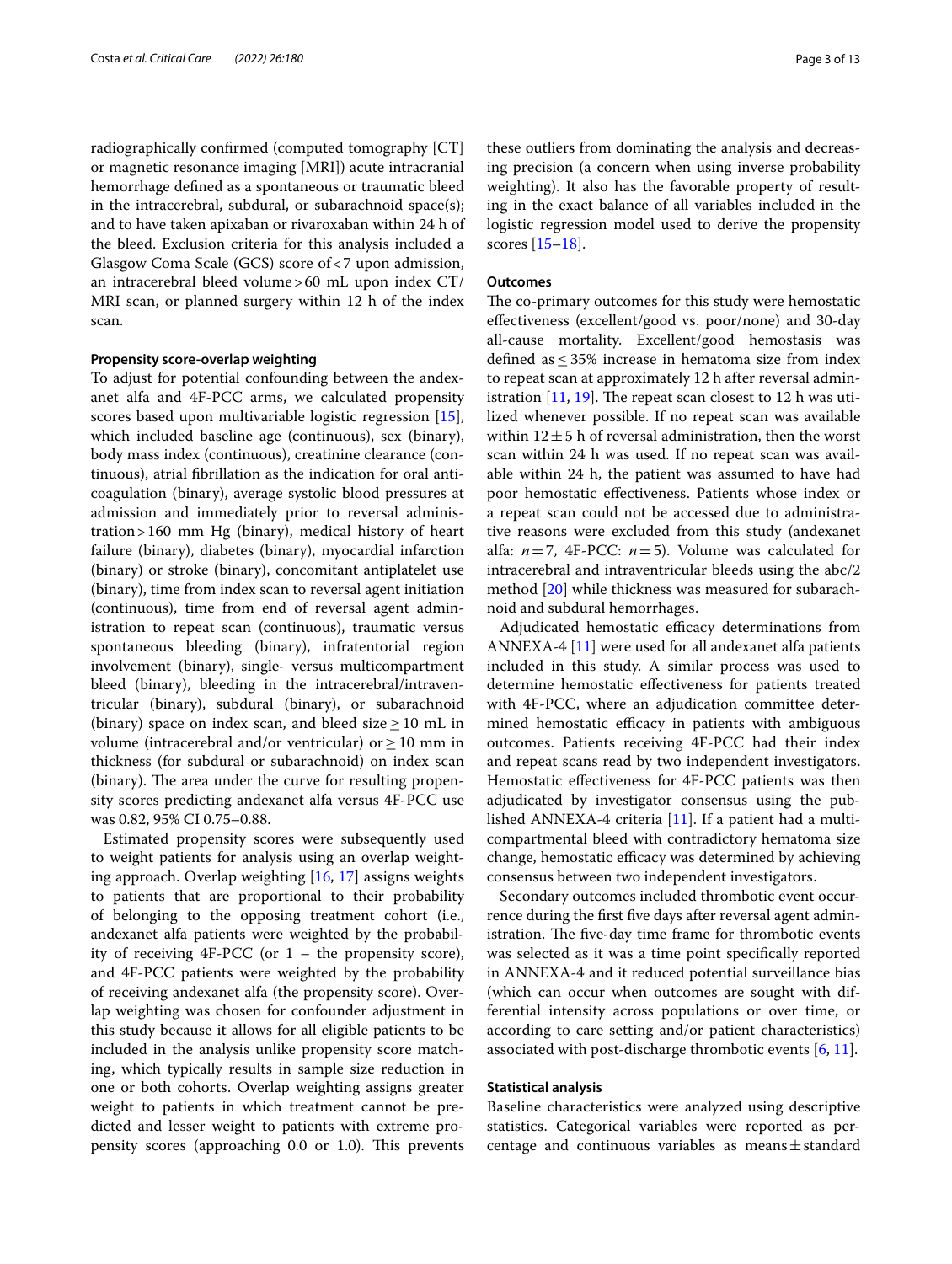deviations. Propensity score model–eligible variables with<10% missing data had missing values imputed using a multiple imputation approach based on a fully conditional specifcation linear regression model including all available covariates and outcomes [\[21\]](#page-12-2). Absolute standardized diferences (ASDs) were calculated for each variable prior to propensity score-overlap weighting to illustrate the magnitude of imbalance between arms at baseline (an ASD>0.1 was considered to represent a relevant diference) [\[15](#page-11-12)].

For hemostatic efectiveness, mortality, and thrombotic events, propensity score-overlap weighted binomial (logit) generalized estimating equations with a robust estimator were used to calculate odds ratios (ORs) with accompanying 95% confdence intervals (CIs) [\[17\]](#page-11-14).

We performed a sensitivity analysis whereby attainment of hemostatic efectiveness (or lack thereof) for patients without a repeat scan within 24 h was adjudicated based on clinical judgement by two independent investigators after a review of outcomes (e.g., need for unplanned surgery, subsequent administration of reversal agent, mortality) rather than being assumed to represent poor/no efectiveness. Propensity scores were re-calculated for the sensitivity analysis.

A subgroup analysis of patients with only an intracerebral and/or intraventricular hemorrhage and available pre- and post-scans evaluated the above-mentioned outcomes and the absolute change in hematoma volume in mL from index to repeat scan. The subgroup analysis used propensity scores based on a logistic regression model where total bleed volume in mL on index scan (continuous) was substituted for bleed size > 10 mL/mm. A propensity score-overlap weighted linear generalized estimating equation with a robust estimator was used to determine the mean diference between andexanet alfa and 4F-PCC in hematoma volume from index to repeat scan.

In all cases, a *P* value < 0.05 was considered statistically signifcant. All database management and statistical analysis were performed using IBM SPSS version 27.0 (IBM Corp., Armonk, NY). This report was written to comply with the Reporting of Studies Conducted Using Observational Routinely Collected Health Data for Pharmacoepidemiology (RECORD-PE) statement [[22\]](#page-12-3).

#### **Results**

#### **Baseline characteristics and propensity score‑overlap weighting**

A total of 107 andexanet alfa patients enrolled at US sites from April 2015 through March 2020, and 95 4F-PCC patients admitted between December 2016 and August 2020 for intracranial hemorrhage were included in this analysis. Selection of andexanet alfa patients from ANNEXA-4 and 4F-PCC patients for the synthetic control arm using inclusion and exclusion criteria is detailed in Fig. [1](#page-4-0).

Baseline characteristics prior to propensity score-over-lap weighting are reported in Table [1.](#page-5-0) There were relevant diferences in baseline characteristics of patients receiving andexanet alfa and 4F-PCC as evidenced by most covariates having an ASD>0.1. Andexanet alfa patients had poorer renal function at baseline (mean creatinine clearance of  $64\pm28$  mL/min) compared to 4F-PCC patients (mean creatinine clearance of  $73 \pm 44$  mL/min), and a higher proportion were on concomitant antiplatelet therapy (33.6%) compared with 4F-PCC patients  $(24.2%)$ . The time between end of reversal administration to repeat scan was longer for andexanet alfa  $(12.4 \pm 1.1 \text{ h})$ than 4F-PCC (8.1  $\pm$  5.1 h). A greater percentage of andexanet patients had a bleed size  $\geq$  10 mL/mm (33.6%) than 4F-PCC patients (14.7%). Bleeds were more frequently located in intracerebral and/or intraventricular or infratentorial locations in andexanet alfa patients compared to 4F-PCC patients (59.8% vs 48.4% and 16.8% vs 12.6%, respectively). However, more patients treated with 4F-PCC had systolic blood pressure>160 mm Hg (20.0%) than patients treated with andexanet alfa (12.1%).

Following propensity score-overlap weighting, the two reversal agent arms were identical for all recorded covariates as intended by the methods (Table [2\)](#page-6-0). Mean age was 79 years, creatinine clearance was 67 mL/min, body mass index was  $28 \text{ kg/m}^2$ , and GCS score was 14. Mean time from initial scan to reversal initiation was 2.3 h and time from reversal agent administration to repeat scan was 12.2 h. Atrial fbrillation was the indication for oral anticoagulation in 86.4% of patients. Heart failure, diabetes, and prior stroke were comorbid conditions in>20% of included patients. Most bleeds were a result of trauma (61.1%) and were present in only a single compartment (78.3%) on the index scan, with about 50% being intracerebral and/or intraventricular hemorrhages. Both reversal agents were administered at their lower dose in most patients. (96.6% of patients received 400 mg bolus  $+440$  mg infusion of andexanet alfa; 79.3% of patients received a 25 units/kg infusion of 4F-PCC.)

#### **Hemostatic efectiveness**

After propensity score-overlap weighting, the incidence of excellent/good hemostatic efectiveness was 85.8% for andexanet alfa compared to 68.1% for 4F-PCC (Fig. [2](#page-7-0)), corresponding to a propensity score-overlap weighted OR of 2.73 (95% CI 1.16–6.42) for andexanet alfa compared to 4F-PCC in achieving excellent/good hemostatic efectiveness in the overall cohort analysis. Two 4F-PCC patients with minimal change in index hematoma size upon follow-up were deemed to have poor/no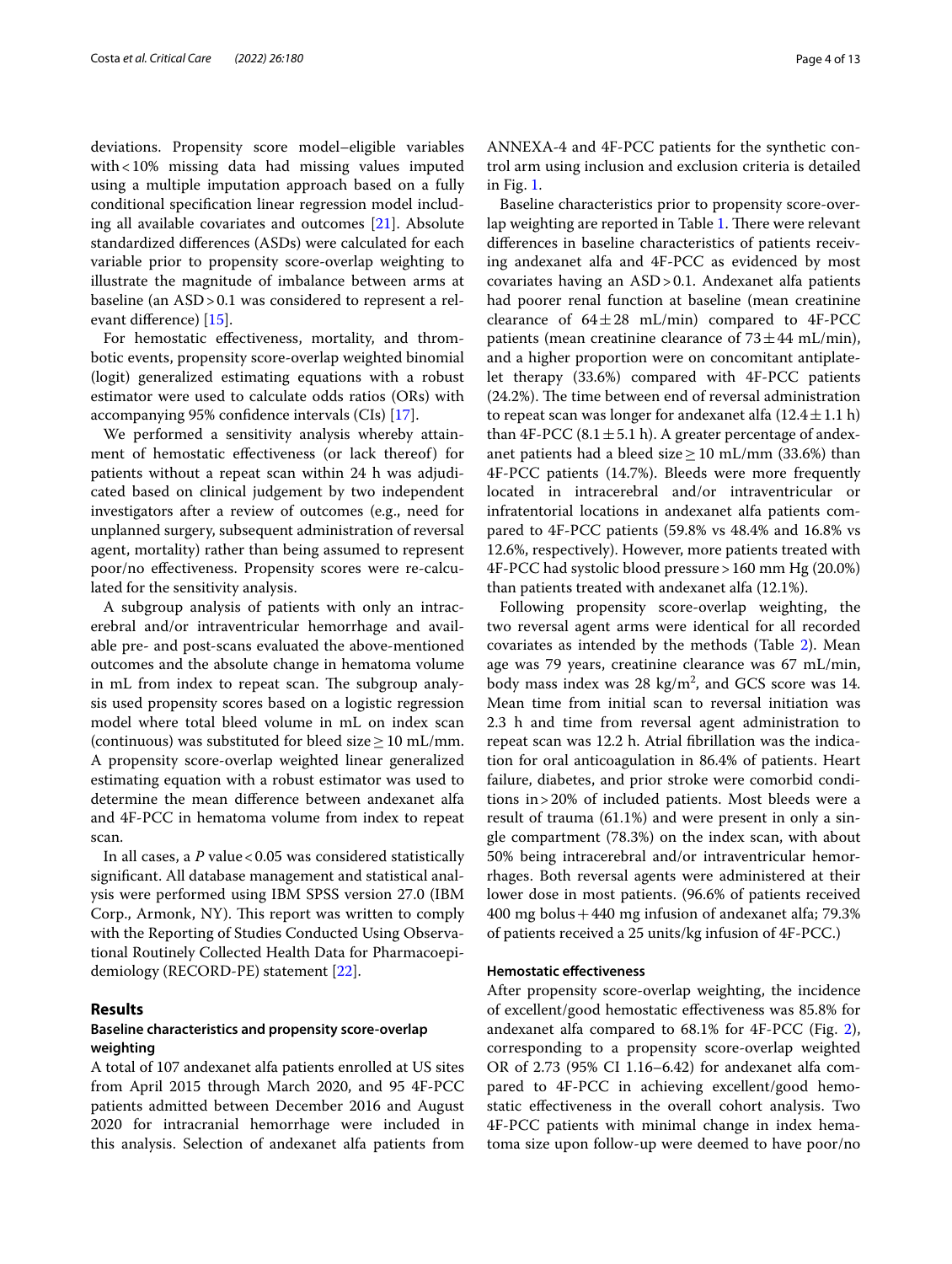

<span id="page-4-0"></span>hemostatic effectiveness due to the development of a new intraventricular and/or intracerebral hemorrhage upon repeat scan.

No signifcant diferences in the hemostatic efectiveness results were shown in the sensitivity analysis, whereby patients without a repeat scan within 24 h had their attainment of hemostatic efectiveness adjudicated based on clinical judgement. Of the 95 4F-PCC patients, eight (8.4%) did not have a repeat scan (no andexanet alfa

patients were impacted as we used the adjudicated hemostatic efectiveness determinations from ANNEXA-4). Four of these eight patients were deemed clinically stable after adjudication by two independent investigators, and their hemostatic efectiveness classifcation was changed from poor/none to excellent/good. Of the remaining four 4F-PCC patients, two required unplanned surgery, one was subsequently transferred to hospice care, and one died prior to hospital discharge. These four patients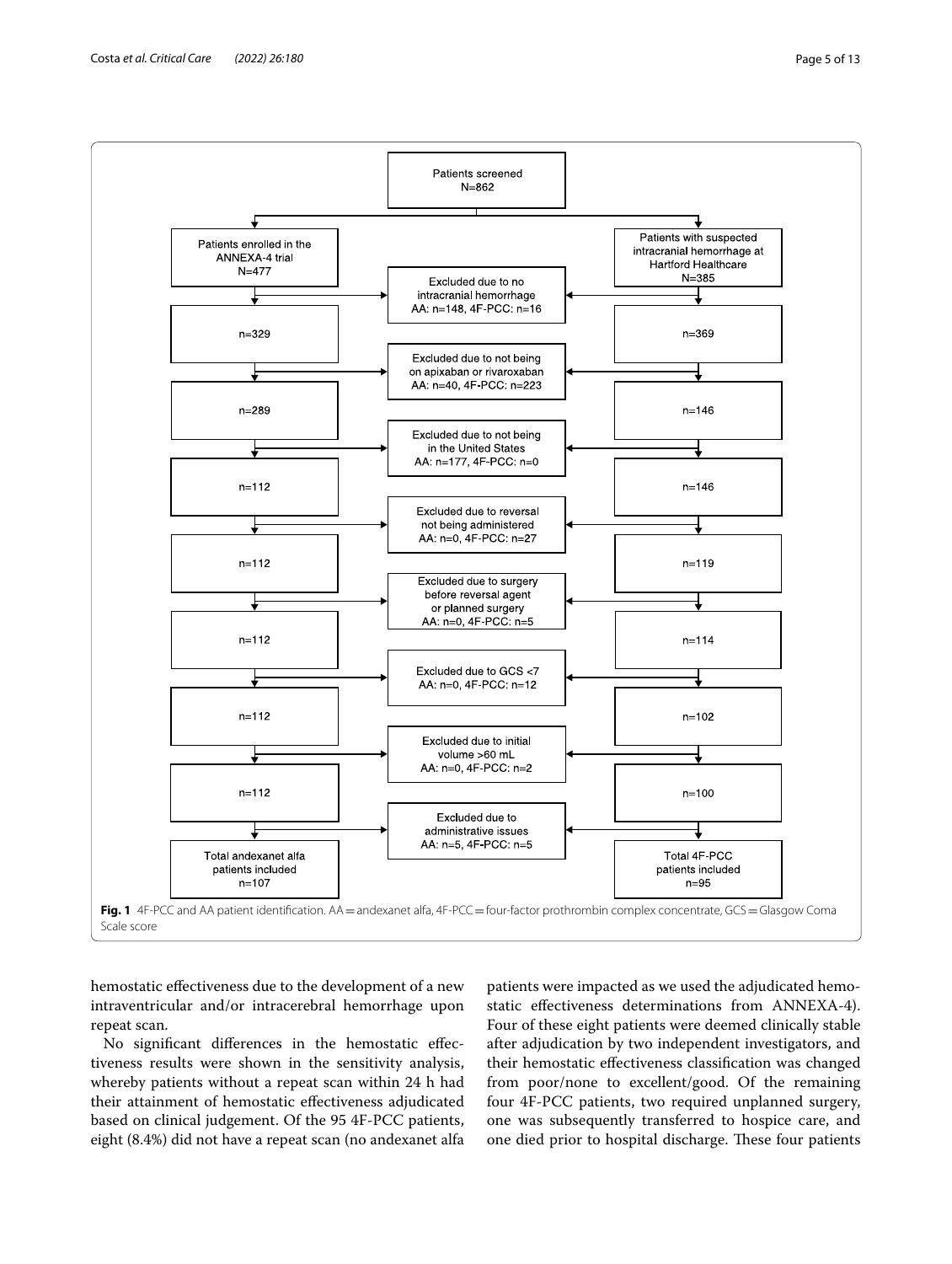#### <span id="page-5-0"></span>**Table 1** Baseline characteristics before propensity score-overlap weighting

| Variable                                                    | Andexanet alfa | 4F-PCC        | Absolute                   |  |
|-------------------------------------------------------------|----------------|---------------|----------------------------|--|
|                                                             | $n = 107$      | $n = 95$      | standardized<br>difference |  |
| Demographics                                                |                |               |                            |  |
| Age (years), mean $\pm$ SD                                  | $79\pm8$       | $77 + 11$     | 0.21                       |  |
| Male, %                                                     | 49.5           | 52.6          | 0.07                       |  |
| Body mass index (kg/m <sup>2</sup> ), mean $\pm$ SD         | $27 + 7$       | $28 \pm 6$    | 0.14                       |  |
| Creatinine clearance (mL/min), mean ± SD                    | $64 \pm 28$    | $73 + 44$     | 0.24                       |  |
| Systolic blood pressure > 160 mm Hg, % <sup>a</sup>         | 12.1           | 20.0          | 0.33                       |  |
| GCS scoreb                                                  | $14 \pm 1$     | $14 \pm 2$    | 0.00                       |  |
| Anticoagulant indication and medical history, %             |                |               |                            |  |
| Anticoagulant indication, atrial fibrillation               | 87.9           | 82.1          | 0.25                       |  |
| Medical history of heart failure                            | 18.7           | 23.2          | 0.15                       |  |
| Medical history of diabetes                                 | 28.0           | 27.4          | 0.02                       |  |
| Medical history of myocardial infarction                    | 12.1           | 8.4           | 0.22                       |  |
| Medical history of stroke                                   | 21.5           | 24.2          | 0.08                       |  |
| Concomitant use of an antiplatelet                          | 33.6           | 24.2          | 0.25                       |  |
| Intracranial hemorrhage characteristics                     |                |               |                            |  |
| Initial imaging to reversal start (hours), mean $\pm$ SD    | $2.6 \pm 1.8$  | $2.1 \pm 1.9$ | 0.30                       |  |
| End of reversal to repeat imaging (hours), mean $\pm$ SD    | $12.4 \pm 1.1$ | $8.1 \pm 5.1$ | 1.21                       |  |
| Traumatic onset, %                                          | 53.3           | 64.2          | 0.25                       |  |
| Infratentorial location, %                                  | 16.8           | 12.6          | 0.19                       |  |
| Size of bleed ≥ 10 mL/mm, %                                 | 33.6           | 14.7          | 0.59                       |  |
| Single compartment bleed, %                                 | 77.6           | 85.3          | 0.28                       |  |
| Intracerebral and/or intraventricular bleed, % <sup>c</sup> | 59.8           | 48.4          | 0.25                       |  |
| Subdural bleed, % <sup>c</sup>                              | 32.7           | 40.0          | 0.17                       |  |
| Subarachnoid bleed, % <sup>c</sup>                          | 31.8           | 27.4          | 0.12                       |  |
| Reversal agent dosing, % <sup>b</sup>                       |                |               |                            |  |
| Andexanet alfa                                              |                |               |                            |  |
| 400 mg bolus + 440 mg infusion                              | 96.3           |               |                            |  |
| 800 mg bolus + 860 mg infusion                              | 3.7            |               |                            |  |
| 4F-PCC                                                      |                |               |                            |  |
| 25 units/kg infusiond                                       |                | 74.3          |                            |  |
| 50 units/kg infusiond                                       |                | 25.3          |                            |  |

4F-PCC=four-factor prothrombin complex concentrate, GCS=Glasgow Coma Scale, IQR=interquartile range, SD=standard deviation

<sup>a</sup> Blood pressure reported was an average of measurements upon arrival and immediately prior to reversal agent administration for both cohorts

<sup>b</sup> Not included in the propensity score model due to lack of heterogeneity between groups at baseline

<sup>c</sup> Intracranial hemorrhage types add up to > 100% given a portion of patients had multicompartment bleeds

<sup>d</sup> The median (IQR) dose was 2028 units (1728–2393) for patients receiving 25 units/kg and 3443 units (2911–4208) for those receiving 50 units/kg

maintained their poor/no hemostatic efectiveness classifcation.

Upon subgroup analysis restricted to patients with a single compartment, intracerebral, and/or intraventricular hemorrhage, 47 andexanet alfa and 37 4F-PCC patients were available for analysis. Baseline characteristics of these patients after propensity score (re-calculated for the subgroup)–overlap weighting are provided in Table [3](#page-7-1). Hemostatic efectiveness results were similar in direction and magnitude to those observed in the full analysis population with 78.2% (95% CI 69.1–85.6) of the andexanet alfa-treated and 67.7% (95% CI 57.4–76.9) of the 4F-PCC-treated population achieving hemostatic efectiveness, though diferences in hemostatic efectiveness were not statistically signifcant in this subgroup analysis (OR 1.71 [95% CI 0.36–8.11] for achieving hemostatic efectiveness for andexanet alfa vs. 4F-PCC). Baseline total intracerebral and/or intraventricular hematoma volume was 7.3 mL in both arms. At the repeat scan, the increase in hematoma volume was 0.83 mL with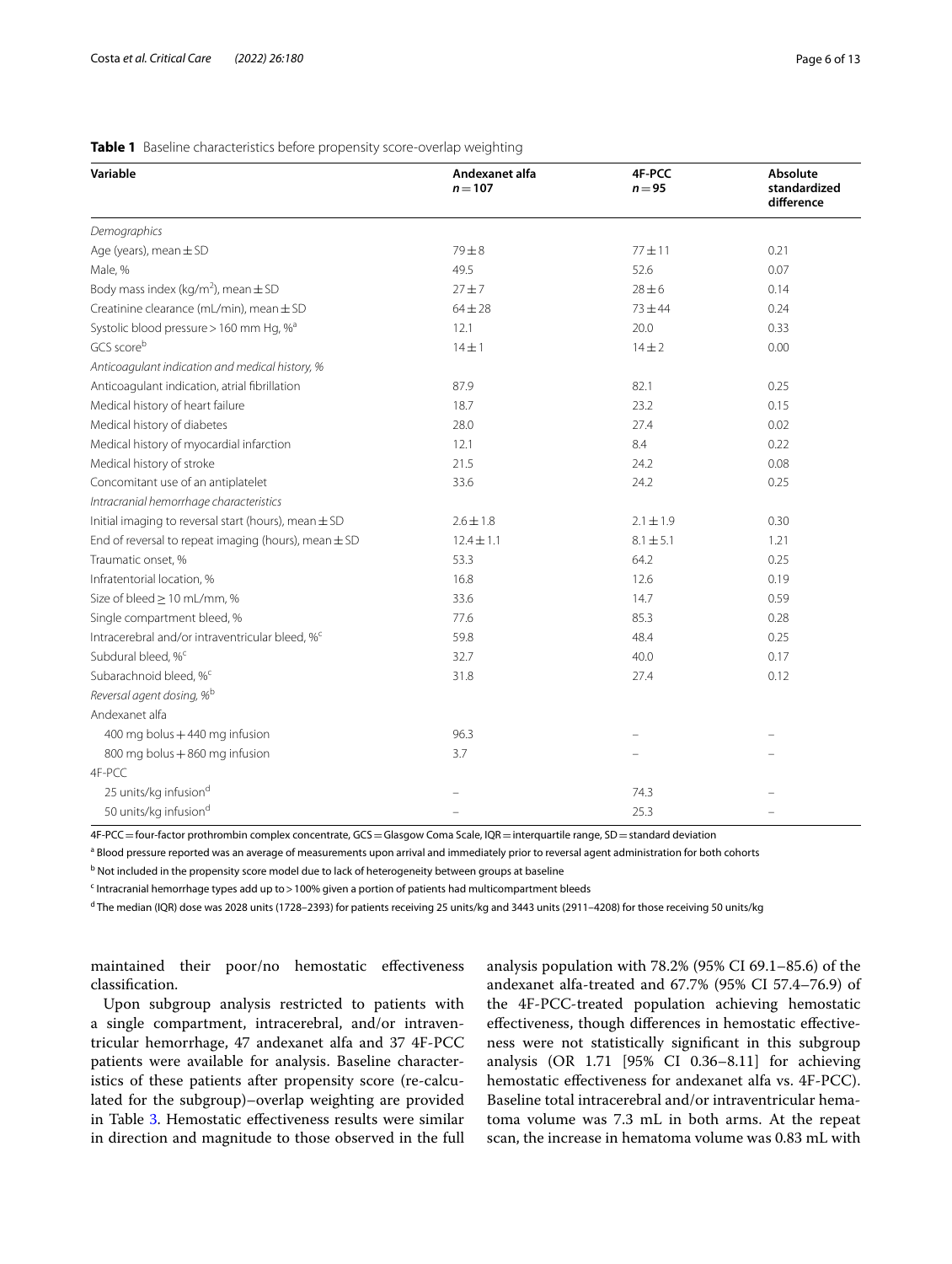#### <span id="page-6-0"></span>**Table 2** Baseline characteristics after propensity score-overlap weighting

| Variable                                                    | Andexanet alfa<br>$n = 107$ | 4F-PCC<br>$n = 95$ |
|-------------------------------------------------------------|-----------------------------|--------------------|
| Demographics                                                |                             |                    |
| Age (years), mean $\pm$ SD                                  | $79 + 8$                    | $79 + 11$          |
| Male, %                                                     | 49.6                        | 49.6               |
| Body mass index (kg/m <sup>2</sup> ), mean $\pm$ SD         | $28 + 7$                    | $28 \pm 6$         |
| Creatinine clearance (mL/min), mean ± SD                    | $67 + 30$                   | $67 + 39$          |
| Systolic blood pressure > 160 mm Hg, % <sup>a</sup>         | 18.3                        | 18.3               |
| GCS score, % <sup>b</sup>                                   | $14 \pm 1$                  | $14 + 2$           |
| Anticoagulant indication and medical history, %             |                             |                    |
| Anticoagulant indication, atrial fibrillation               | 86.4                        | 86.4               |
| Medical history of heart failure                            | 22.3                        | 22.3               |
| Medical history of diabetes                                 | 28.7                        | 28.7               |
| Medical history of myocardial infarction                    | 9.4                         | 9.4                |
| Medical history of stroke                                   | 24.0                        | 24.0               |
| Concomitant use of an antiplatelet                          | 24.2                        | 24.2               |
| Intracranial hemorrhage characteristics                     |                             |                    |
| Initial imaging to reversal start (hours), mean $\pm$ SD    | $2.3 \pm 1.6$               | $2.3 \pm 2.1$      |
| End of reversal to repeat imaging (hours), mean $\pm$ SD    | $12.2 \pm 1.1$              | $12.2 \pm 4.6$     |
| Traumatic onset, %                                          | 61.1                        | 61.1               |
| Infratentorial location, %                                  | 14.7                        | 14.7               |
| Size of bleed ≥ 10 mL/mm, %                                 | 21.7                        | 21.7               |
| Single compartment bleed, %                                 | 78.3                        | 78.3               |
| Intracerebral and/or intraventricular bleed, % <sup>c</sup> | 53.3                        | 53.3               |
| Subdural bleed, % <sup>c</sup>                              | 38.4                        | 38.4               |
| Subarachnoid bleed, % <sup>c</sup>                          | 34.3                        | 34.3               |
| Reversal agent dosing, % <sup>b</sup>                       |                             |                    |
| Andexanet alfa                                              |                             |                    |
| 400 mg bolus + 440 mg infusion                              | 96.6                        |                    |
| 800 mg bolus + 860 mg infusion                              | 3.4                         |                    |
| 4F-PCC                                                      |                             |                    |
| 25 units/kg infusion                                        |                             | 79.3               |
| 50 units/kg infusion                                        |                             | 20.7               |

4F-PCC=four-factor prothrombin complex concentrate, GCS=Glasgow Coma Scale, SD=standard deviation

<sup>a</sup> Blood pressure reported was an average of measurements upon arrival and immediately prior to reversal agent administration

<sup>b</sup> Not included in the propensity score model

<sup>c</sup> Intracranial hemorrhage types add up to > 100% given a portion of patients had multicompartment bleeds

andexanet alfa and 4.73 mL with 4F-PCC, a diference that was not statistically signifcant (Table [4](#page-8-0)).

#### **30‑day mortality and thromboembolic events**

Prior to propensity score-overlap weighting, 24 patients died during follow-up. Of the 10 andexanet alfa patients who died within 30-days, two (20%) were due to worsening intracranial hemorrhage, whereas seven of 14 (50%) patients administered 4F-PCC died due to worsening intracranial hemorrhage. Weighted incidence of 30-day all-cause mortality was 7.9% (95% CI 3.6–13.8) for patients in the andexanet alfa arm and 19.6% (95% CI 12.1–24.0) among patients in the 4F-PCC arm (Fig. [3](#page-8-1)) in the overall cohort analysis (weighted OR 0.36; 95% CI  $0.13-0.98$ ). The weighted incidence and weighted ORs for 30-day mortality were not impacted by the sensitivity analysis, wherein patients without a repeat scan within 24 h had their hemostatic effectiveness adjudicated based on clinical judgement. In the subgroup analysis of patients with intracerebral and/or intraventricular hemorrhage, weighted incidence of 30-day mortality rates was similar to the overall cohort analysis, although diferences across groups were not statistically signifcant (7.5% [95% CI 3.3–14.2] for andexanet alfa and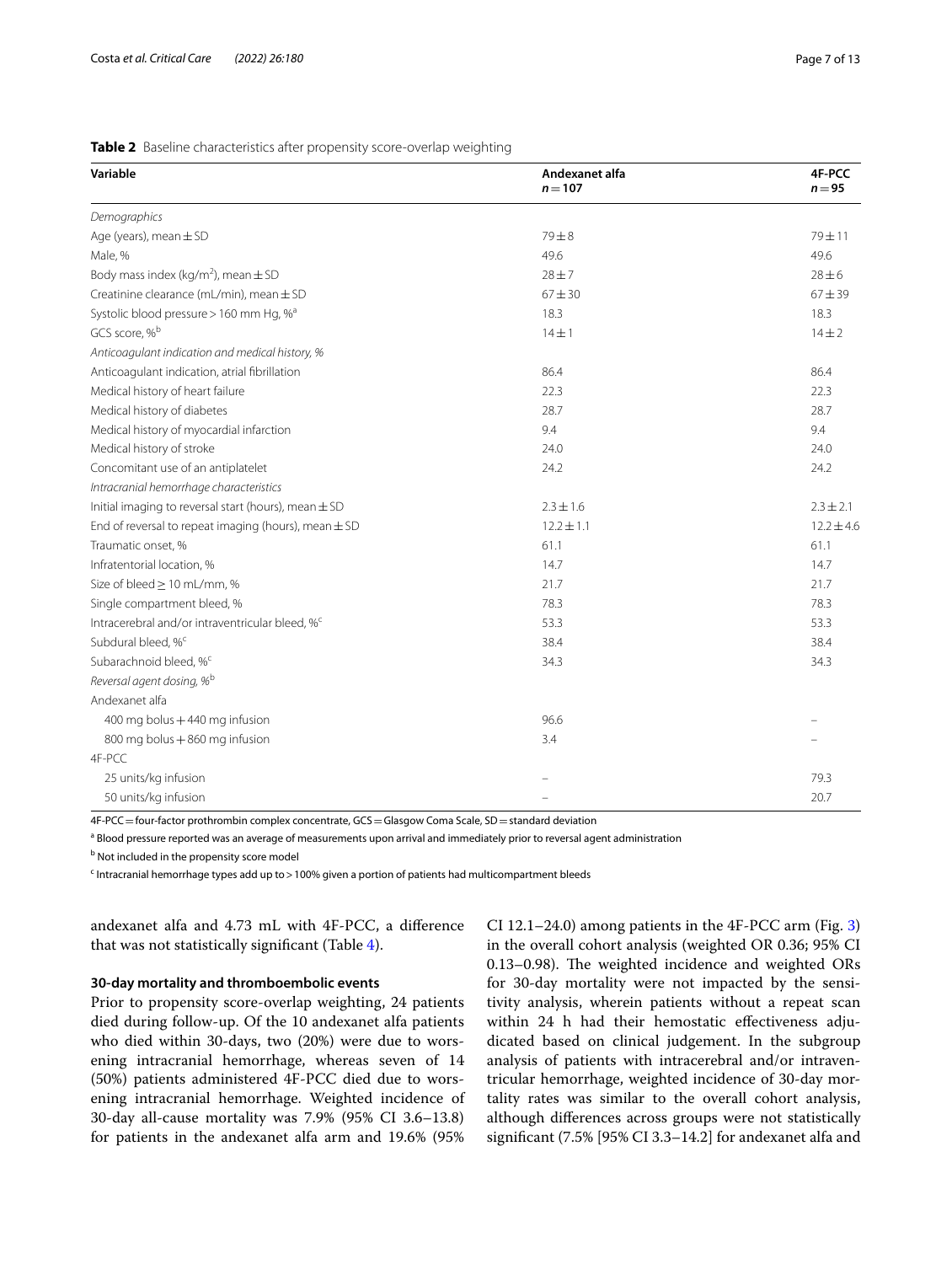| Weighted incidence, % (95% CI)                                       |                    |                   |                                                                                                   |             |   |                                                                                                                                                                                                |
|----------------------------------------------------------------------|--------------------|-------------------|---------------------------------------------------------------------------------------------------|-------------|---|------------------------------------------------------------------------------------------------------------------------------------------------------------------------------------------------|
| AA<br>$(N=107)$                                                      | 4F-PCC<br>$(N=95)$ |                   |                                                                                                   |             |   |                                                                                                                                                                                                |
| 85.8 (77.7; 91.8)                                                    | 68.1 (57.7; 77.3)  | 2.73 (1.16; 6.42) |                                                                                                   |             |   |                                                                                                                                                                                                |
| 85.0 (76.9: 91.2)<br>Sensitivity analysis adjudicating missing scans | 72.2 (62.1; 80.2)  | 2.19(0.91; 5.25)  |                                                                                                   |             |   |                                                                                                                                                                                                |
| 78.2 (69.1; 85.6)                                                    | 67.7 (57.4; 76.9)  | 1.71(0.36: 8.11)  |                                                                                                   |             |   |                                                                                                                                                                                                |
|                                                                      |                    |                   | 0                                                                                                 |             | 6 |                                                                                                                                                                                                |
|                                                                      |                    |                   |                                                                                                   |             |   |                                                                                                                                                                                                |
|                                                                      |                    |                   | $Cl =$ confidence interval, 4F-PCC = four-factor prothrombin complex concentrate, OR = odds ratio | OR (95% CI) |   | 3<br>Favors 4F-PCC Favors andexanet alfa<br>Fig. 2 Odds of hemostatic effectiveness after propensity score-overlap weighting for andexanet alfa versus 4F-PCC (referent). AA = andexanet alfa, |

<span id="page-7-1"></span><span id="page-7-0"></span>**Table 3** Baseline characteristics of the intracerebral and/or intraventricular subpopulation after propensity score-overlap weighting

| Variable                                                                 | Andexanet alfa<br>$n = 47$ | 4F-PCC<br>$n = 37$ |
|--------------------------------------------------------------------------|----------------------------|--------------------|
| Demographics                                                             |                            |                    |
| Age (years), mean $\pm$ SD                                               | $77 + 9$                   | $77 + 10$          |
| Male, %                                                                  | 51.4                       | 51.4               |
| Body mass index (kg/m <sup>2</sup> ), mean $\pm$ SD                      | $28 + 9$                   | $28 \pm 6$         |
| Creatinine clearance (mL/min), mean ± SD                                 | $73 + 32$                  | $73 + 48$          |
| Systolic blood pressure > 160 mm Hg, % <sup>a</sup>                      | 15.3                       | 15.3               |
| GCS score, % <sup>b</sup>                                                | $14 \pm 1$                 | $13 + 2$           |
| Anticoagulant indication and medical history, %                          |                            |                    |
| Anticoagulation indication, atrial fibrillation                          | 94.1                       | 94.1               |
| Medical history of heart failure                                         | 22.3                       | 22.3               |
| Medical history of diabetes                                              | 11.6                       | 11.6               |
| Medical history of myocardial infarction                                 | 10.7                       | 10.7               |
| Medical history of stroke                                                | 17.3                       | 17.3               |
| Concomitant use of an antiplatelet                                       | 22.7                       | 22.7               |
| Intracranial hemorrhage characteristics                                  |                            |                    |
| Initial image to reversal start (hours), mean $\pm$ SD                   | $2.4 \pm 1.9$              | $2.4 \pm 2.7$      |
| End of reversal to repeat image (hours), mean $\pm$ SD                   | $12.1 \pm 1.2$             | $12.1 \pm 5.0$     |
| Traumatic onset, %                                                       | 30.8                       | 30.8               |
| Infratentorial location, %                                               | 23.3                       | 23.3               |
| Initial intracerebral and/or intraventricular volume (mL), mean $\pm$ SD | $7.3 \pm 9.8$              | $7.3 \pm 9.1$      |
| Reversal agent dosing, % <sup>b</sup>                                    |                            |                    |
| Andexanet alfa                                                           |                            |                    |
| 400 mg bolus +440 mg infusion                                            | 95.2                       |                    |
| 800 mg bolus + 860 mg infusion                                           | 4.8                        |                    |
| 4F-PCC                                                                   |                            |                    |
| 25 units/kg infusion                                                     |                            | 86.1               |
| 50 units/kg infusion                                                     |                            | 13.9               |

4F-PCC = four-factor prothrombin complex concentrate, GCS = Glasgow Coma Scale, SD = standard deviation

<sup>a</sup> Blood pressure reported was an average of the measurement at arrival and measurement just before reversal was administered

<sup>b</sup> Not included in propensity score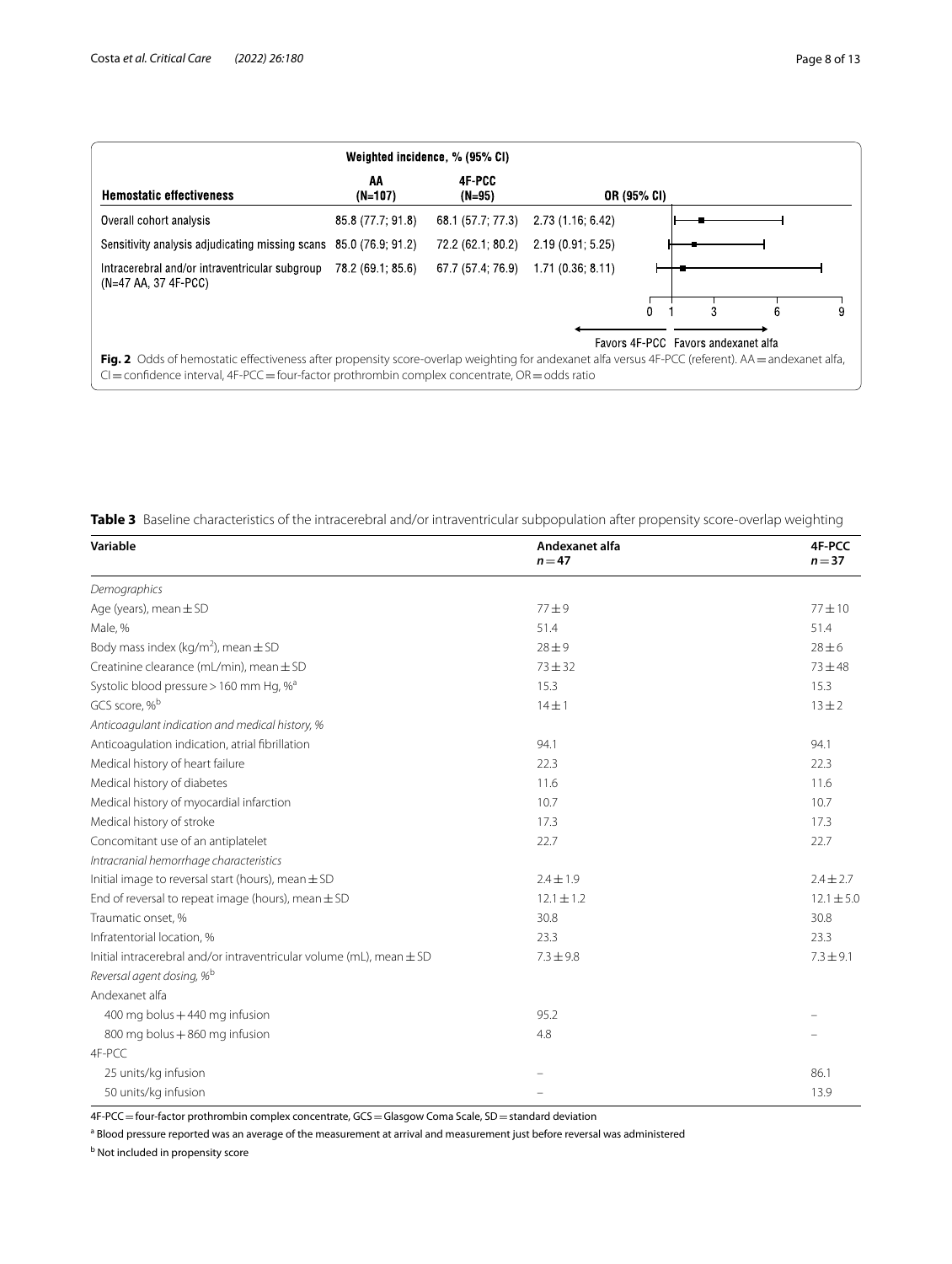<span id="page-8-0"></span>**Table 4** Volume change between initial and repeat scan for intracerebral and/or intraventricular bleed subpopulation after propensity score-overlap weighting

|                                                                                | Andexanet alfa<br>$n = 47$  | 4F-PCC<br>$n = 37$ |
|--------------------------------------------------------------------------------|-----------------------------|--------------------|
| Initial volume (mL), mean $\pm$ SD                                             | $7.29 + 9.82$               | $7.29 + 9.05$      |
| Repeat volume (mL), mean $\pm$ SD                                              | $8.12 + 12.28$              | $12.02 \pm 16.82$  |
| Change in volume (mL),<br>$mean + SD$                                          | $0.83 + 4.25$               | $4.73 + 12.10$     |
| Weighted difference in mean<br>volume change (mL), 4F-PCC<br>referent (95% CI) | $-3.90$ ( $-10.81$ to 3.00) |                    |

 $CI =$ confidence interval,  $4F-PCC =$ four-factor prothrombin complex  $concentrate$ ,  $SD = standard deviation$ 

 26.7% [95% CI 18.2–36.7] for 4F-PCC; weighted OR 0.22 [95% CI 0.04–1.41]).

Regardless of andexanet alfa or 4F-PCC use, 30-day mortality was found to be common among patients with a baseline GCS score  $\leq$  12 (9/21 [42.9%] vs. 15/181 [4.3%], *p*<0.001), infratentorial bleeding (7/30 [23.3%] vs. 17/172 [9.9%], *p*=0.04), hematoma volume≥10 mL/mm (11/50 [22.0%] vs. 13/152 [8.6%],  $p=0.01$ ) and multicompartment bleeding (9/38 [23.7%] vs. 15/164 [9.1%], *p*=0.01).

Thrombotic events within five days of reversal agent administration were 2 for andexanet alfa and  $n=0$  for 4F-PCC for the overall cohort and sensitivity analysis. In the subgroup analysis including patients with intracerebral and/or intraventricular hemorrhage, there were no thromboembolic events within fve days of reversal agent administration for either treatment arm.

#### **Discussion**

The present study included > 200 patients experiencing an apixaban- or rivaroxaban-associated intracranial hemorrhage managed with either a target-specifc (andexanet alfa) or nonspecifc (4F-PCC) factor replacement agent. We found that treatment with andexanet alfa was associated with 2.7-fold higher odds of achieving hemostatic efectiveness and a 64% reduced relative odds of 30-day all-cause mortality compared to 4F-PCC. Thrombotic event incidence was not signifcantly diferent between groups. In a sensitivity analysis wherein 4F-PCC patients without repeat scans within 24 h were adjudicated rather than recorded as missing/poor, similar hemostatic efectiveness results were observed. A subgroup analysis restricted to single-compartment, intracerebral, and/or intraventricular hemorrhage patients demonstrated similar results to the full analysis population, along with an approximately 4 mL reduction in hematoma volume with andexanet alfa compared to 4F-PCC. Although the volume change between andexanet alfa versus 4F-PCC was nonsignifcant in this subgroup analysis, it is possible that the small sample size was insuffcient to detect diferences across treatment arms.

The results of our analysis are generally consistent with prior, considerably smaller, comparative case series [[23–](#page-12-4)[25](#page-12-5)]. Barra and colleagues [\[26](#page-12-6)] reported a case series of apixaban- or rivaroxaban-associated intracranial hemorrhage patients managed with andexanet alfa  $(n=18)$  or 4F-PCC  $(n=11)$ . The investigators reported that 89% of andexanet alfa and 60% of 4F-PCC patients achieved hemostatic efectiveness (defned as a≤35% increase in subarachnoid or subdural hematoma thickness, or in intracerebral bleed volume). In-hospital mortality occurred in 22.2% of andexanet alfa and 63.6% of 4F-PCC patients, and thrombotic events occurred in 17% of andexanet alfa and 9% of 4F-PCC patients at 30 days. In another case series, Vestal and colleagues [[23](#page-12-4)] reported on apixaban- or rivaroxaban-associated intracranial hemorrhage patients managed with andexanet alfa  $(n=21)$  or 4F-PCC  $(n=35)$ . The investigators reported that 64.7% of andexanet alfa and 54.8% of 4F-PCC patients achieved hemostatic efectiveness (per radiologists' interpretation). In-hospital mortality occurred in

<span id="page-8-1"></span>

|                                                                                                                                                                                                                                                           | Weighted incidence, % (95% CI) |                    |                  |             |     |     |                                     |     |
|-----------------------------------------------------------------------------------------------------------------------------------------------------------------------------------------------------------------------------------------------------------|--------------------------------|--------------------|------------------|-------------|-----|-----|-------------------------------------|-----|
| All-cause 30-day mortality                                                                                                                                                                                                                                | Andexanet alfa<br>$(n=107)$    | 4F-PCC<br>$(n=95)$ | OR (95% CI)      |             |     |     |                                     |     |
| Overall cohort analysis                                                                                                                                                                                                                                   | 7.9(3.6, 13.8)                 | 19.6 (12.1, 24.0)  | 0.36(0.13, 0.98) |             |     |     |                                     |     |
| Sensitivity analysis adjudicating missing scans                                                                                                                                                                                                           | 7.9 (4.2, 15.9)                | 19.3 (11.9, 28.7)  | 0.36(0.13, 0.98) |             |     |     |                                     |     |
| Intracerebral and/or intraventricular subgroup<br>(AA: n=47, 4F-PCC: n=37)                                                                                                                                                                                | 7.5(3.3, 14.2)                 | 26.7 (18.2, 36.7)  | 0.22(0.04, 1.41) |             |     |     |                                     |     |
|                                                                                                                                                                                                                                                           |                                |                    |                  | $\Omega$    | 0.5 | 1.0 | 1.5                                 | 2.0 |
|                                                                                                                                                                                                                                                           |                                |                    |                  | OR (95% CI) |     |     |                                     |     |
|                                                                                                                                                                                                                                                           |                                |                    |                  |             |     |     | Favors andexanet alfa Favors 4F-PCC |     |
| Fig. 3 Odds of all-cause 30-day mortality after propensity score-overlap weighting for andexanet alfa versus 4F-PCC (referent). AA = andexanet alfa,<br>$Cl =$ confidence interval, 4F-PCC = four-factor prothrombin complex concentrate, OR = odds ratio |                                |                    |                  |             |     |     |                                     |     |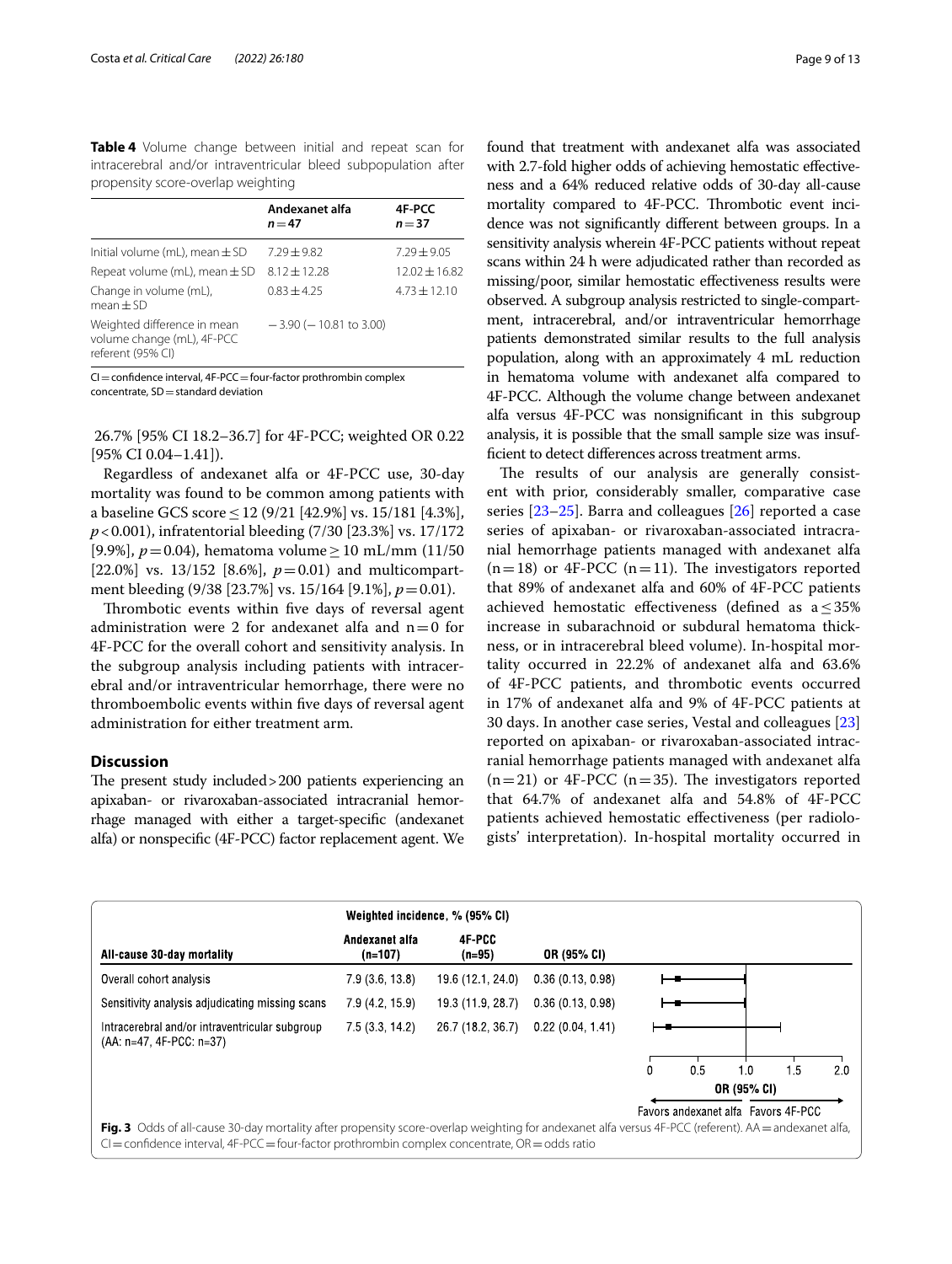14.3% of andexanet alfa and 37.1% of 4F-PCC patients, and thrombotic events occurred in 14.3% of andexanet alfa and 31.4% of 4F-PCC patients at 30 days. The investigators did not report data on 30-day all-cause mortality. Due to the report's small sample size and substantial differences in patient and intracranial hemorrhage characteristics at baseline, no direct head-to-head comparison of the reversal strategies was performed. Moreover, the inclusion period for 4F-PCC patients started fve years earlier than for andexanet alfa patients (July 2013–September 2019 compared to July 2018–September 2019), which may have introduced selection biases in results if comparison of reversal cohorts was attempted.

The results of this analysis also align with other indirect comparison studies for andexanet alfa versus usual care-treated patients with FXa inhibitor bleeding in the UK and Germany. Cohen and colleagues compared propensity score (model based on age, bleed location, history of atrial fbrillation, venous thromboembolism, stroke, renal dysfunction, and cancer)–adjusted cohorts of andexanet alfa- and PCC-managed FXa inhibitor major bleeding patients [\[24\]](#page-12-7). As in our study, the andexanet alfa cohort was derived from ANNEXA-4, while a synthetic control arm of PCC patients was drawn from the prospective, observational ORANGE study (which assessed the presentation and clinical outcomes of major bleeding episodes associated with oral anticoagulant use in the UK between October 2013 and August 2016) [\[25](#page-12-5)]. Among patients presenting with intracranial hemorrhage from either study (total  $n=258$ ), andexanet alfa use was associated with a 67% relative risk (RR) reduction in 30-day mortality (*p*<0.001). Cohen and colleagues did not report data on hemostatic efectiveness or thrombotic outcomes. Huttner et al. compared an andexanet alfa cohort from ANNEXA-4 to a synthetic control arm of patients treated with "usual care" in patients with FXa inhibitor–related intracerebral hemorrhage derived from the German RETRACE II study [\[27\]](#page-12-8). Like our study, their analysis found a lower risk of poor/none hemostasis with andexanet alfa versus usual care (unadjusted incidences: 14% vs. 36%; adjusted RR=0.40; 95% CI 0.20–0.78), however, there was no statistically signifcant diference in in-hospital mortality between the two treatments (unadjusted incidence: 16.5% vs. 20.6%; adjusted HR 0.49; 95% CI 0.24–1.04) [\[27\]](#page-12-8). The present analysis builds on these indirect comparisons by measuring outcomes within a large population of patients with intracranial hemorrhage within the USA.

Various international/national medical societies have developed guidelines regarding how to best manage FXa inhibitor-associated intracranial hemorrhage [[28](#page-12-9)[–37](#page-12-10)]. Current guidance from the American Heart Association/ American College of Cardiology/Heart Rhythm Society

[[28\]](#page-12-9), European Society of Cardiology [\[29](#page-12-11)], American College of Emergency Physicians [\[35](#page-12-12)], American Society of Hematology [[30](#page-12-13)], European Stroke Organisation [\[31](#page-12-14)], and the German Society of Neurology [[36\]](#page-12-15) each recommends the use of andexanet alfa for the management of apixaban- or rivaroxaban-related severe life-threatening bleeding, with some [[29,](#page-12-11) [31\]](#page-12-14), but not all, recommending 4F-PCC use when andexanet alfa is unavailable or for non-life-threatening bleeds only. Guidance from other organizations, such as the International Society on Thrombosis and Haemostasis, Neurocritical Care Society, and American Heart Association/American Stroke Association, for spontaneous intracerebral hemorrhages were last updated prior to the approval of andexanet alfa and therefore cannot provide guidance on reversal agent selection  $[32-34]$  $[32-34]$ . The availability of real-world data reporting on the efectiveness and safety of andexanet alfa and 4F-PCC, including studies using ANNEXA-4 data with a synthetic control arm, may be helpful in shaping future clinical trials and eventually informing future guidelines.

#### **Study strengths and limitations**

It is noteworthy that the present study is the largest comparison to date to assess the comparative efectiveness of andexanet alfa and 4F-PCC in the management of apixaban- or rivaroxaban-associated intracranial hemorrhage. Prior studies have compared andexanet alfa to any prothrombin complex concentrate  $[24]$  $[24]$  or usual care  $[27]$  $[27]$ , whereas all patients in our study received 4F-PCC. The substantially overlapping time frame between the two arms in our study likely attenuated selection and chronologic biases present in earlier comparative studies. To reduce biases, data collected and outcome defnitions used in the 4F-PCC arm were designed to mimic that of ANNEXA-4 whenever possible. Propensity scores were applied to reduce confounding by indication. The propensity score-overlap weighting allowed inclusion of all the patients in the dataset fulflling inclusion/exclusion criteria in contrast to propensity score matching [[15–](#page-11-12) [17\]](#page-11-14). All patients in this study's 4F-PCC arm had health insurance coverage (85% were Medicare patients), which should decrease the risk of socioeconomic factors infuencing reversal agent choice in the synthetic control arm. Finally, to our knowledge, this study was the frst large propensity score weighted study to compare andexanet alfa and 4F-PCC on three relevant clinical and safety outcomes: hemostatic efectiveness, mortality, and thrombotic complications.

Despite these strengths, our study has some limitations. First, we did not have data on incidence of early (within 24 h) do not resuscitate orders (DNR) or withdrawal of life-sustaining therapy. Patients receiving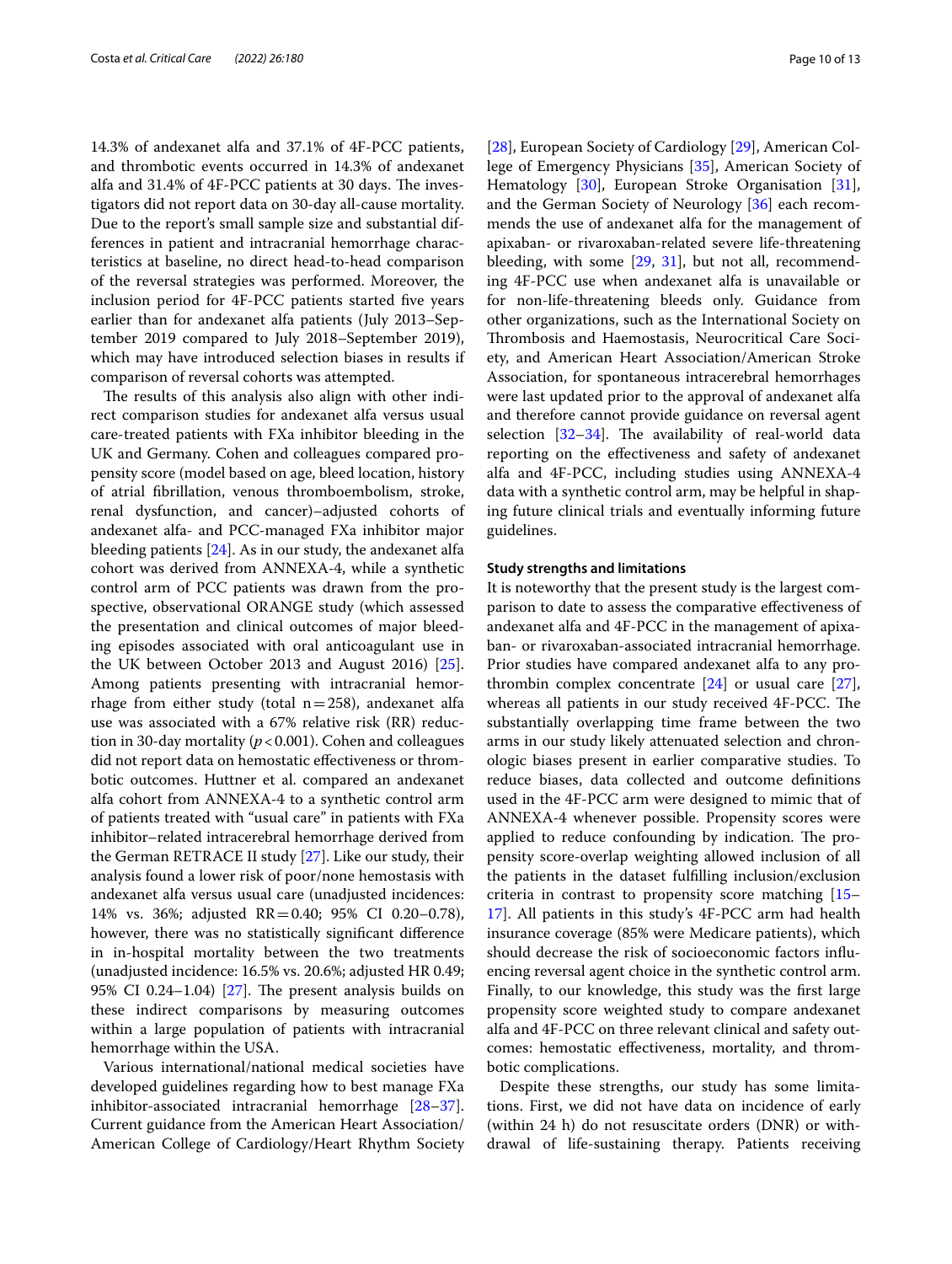andexanet alfa and 4F-PCC were well-balanced on identifed predictors of mortality (including baseline GCS score, infratentorial bleeding, larger hematoma volumes, and multicompartment bleeding) making a diference in the incidence of DNR orders and withdrawal of lifesustaining therapy between groups less likely. Second, we only reported thromboembolic events occurring in the frst fve days after reversal administration. While ANNEXA-4 [\[11](#page-11-8)] prospectively followed andexanet alfa patients for thrombotic events through 30 days, our dependence on EHR data (and not scheduled follow-up) for 4F-PCC patients made identifcation and verifcation of thrombotic events after 4F-PCC administration posthospital discharge less reliable. Moreover, investigators in the prospective ANNEXA-4 study actively surveilled for thrombotic events, whereas clinicians in routine practice were less likely to do so, which could have biased the detection of thrombotic events against andexanet alfa. Of note, the fve-day time point for thrombotic events utilized in our study was based on the time stratifcations reported within the ANNEXA-4 study  $(< 6, 6-14, 4$ 15–30 days after andexanet alfa administration) [\[11](#page-11-8)] and a recent study by Miao and colleagues  $[6]$  $[6]$ , which demonstrated that fve to six days is the median hospital length of stay for atrial fbrillation patients experiencing an intracranial hemorrhage. Third, based upon our study's inclusion criteria, our fndings are most applicable to an apixaban- or rivaroxaban-associated intracranial hemorrhage population with baseline GCS scores $\geq 8$  and hematoma volumes  $\leq 60$  mL managed in the USA. Even though ANNEXA-4 included patients from the USA, Canada, and Europe [[11\]](#page-11-8), our analysis restricted inclusion in both arms to intracranial hemorrhage patients treated at a US hospital. This was deemed necessary to avoid potential confounding due to discrepancies in treatment practices from country to country (e.g., reversal agent dosing, time of repeat scans, etc.). Since 100% of 4F-PCC patients for this study were treated in the USA, "country" could not be included in our propensity score model (and weighted for). Additionally, the external validity of our results should be viewed in context of 4F-PCC dosing utilized in our study (which was at prescribers' discretion). Approximately three out of every four patients in the 4F-PCC cohort of our study received a 25 u/kg dose of 4F-PCC. Some guidelines [\[31](#page-12-14), [33\]](#page-12-18) have recommended higher doses of 4F-PCC (37.5–50 u/kg) to reverse FXa inhibitor-associated uncontrolled or life-threatening bleeding, while others have endorsed low, fxed doses of 2,000 units [\[35](#page-12-12), [37\]](#page-12-10) or doses ranging between 10 and 25 units/kg with a repeated dose in 1 to 2 h if needed  $[35]$  $[35]$ . The level of evidence supporting these

4F-PCC dosing recommendations are generally acknowledged as low (based on studies assessing the correction of anticoagulant-induced laboratory abnormalities or punch biopsy studies) and the strength of recommendations deemed weak [\[31](#page-12-14), [33,](#page-12-18) [35,](#page-12-12) [37](#page-12-10)]. Multiple studies comparing the hemostatic efectiveness of lower (25 u/kg,  $<$  30 u/kg, or  $<$  35 u/kg) and higher ( $\geq$  30 u/kg,  $\geq$  35 u/kg, or 50 u/kg) 4F-PCC doses have failed to show signifcant diferences between dosing strategies [\[38](#page-12-19)[–40](#page-12-20)]. Fourth, as this was not a randomized controlled trial, the risk of confounding bias exists [\[38\]](#page-12-19). We attempted to mitigate this risk by implementing propensity score-overlap weighting [[16](#page-11-13), [17](#page-11-14)]; however, residual confounding due to unobserved or unmeasured covariates cannot be ruled out [[14,](#page-11-11) [41](#page-12-21)]. Fifth, anti-FXa assays were not available in most 4F-PCC patients in the synthetic control arm since obtaining these levels was not standard practice. As a result, anti-FXa levels could not be adjusted for or used to assess efectiveness in the present study, and it is not known if patients in the 4F-PCC arm had similar levels of anticoagulation to those in the ANNEXA-4 trial. Next, our 4F-PCC arm included three patients with moderate to severe dementia. Due to the need to provide informed consent by patients or their medical proxies (unless an exception for informed consent for emergency procedures was obtained), such patients may have been excluded in ANNEXA-4. It is unclear what impact the inclusion of moderate to severe dementia patients may have had on our study's results. Finally, due to insufficient sample size, our ability to perform subgroup and sensitivity analyses was limited. We performed a sensitivity analysis limited to a single compartment, intracerebral/ intraventricular bleeds only. While this subanalysis was likely underpowered, the results were directionally consistent with the overall population analysis.

#### **Conclusions**

Our indirect comparison analysis of ANNEXA-4-derived andexanet alfa patients and a synthetic control arm of 4F-PCC patients ( $\sim$  80% at 25 units/kg) from a US healthcare system showed that andexanet alfa was associated with better hemostatic efectiveness and reduced odds of all-cause mortality at 30 days. Our fndings support current consensus guidelines published by international/national medical societies, which preferentially recommend the use of andexanet alfa over 4F-PCC for the management of apixaban- or rivaroxaban-associated life-threatening bleeds (including intracranial hemorrhage) [\[28](#page-12-9)[–30](#page-12-13)]. Randomized controlled trials, such as the ANNEXA-I trial (ClinicalTrials.gov Identifer: NCT03661528), are ongoing in large and diverse populations comparing andexanet alfa to usual care.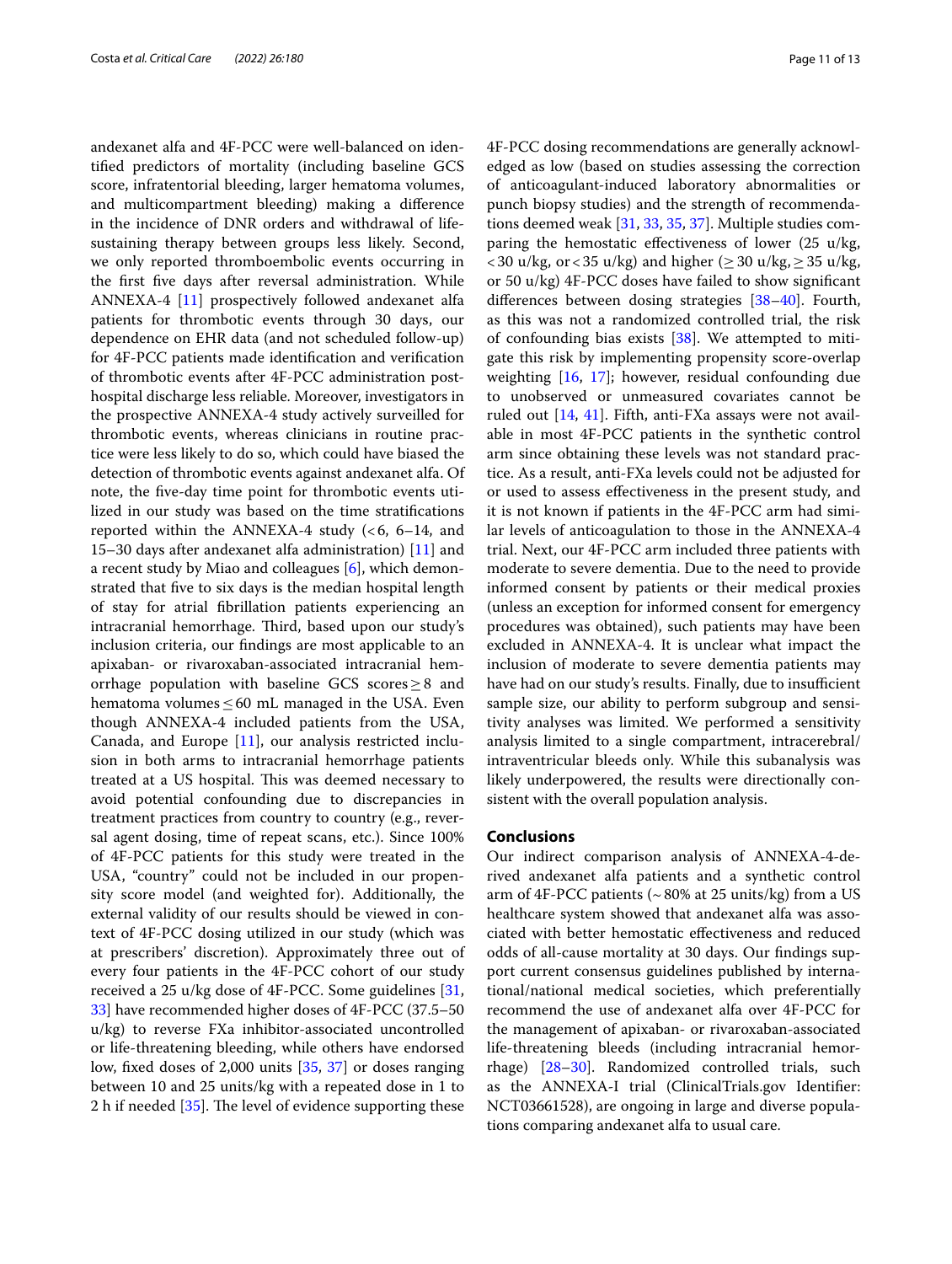#### **Abbreviations**

ASD: Absolute standardized diference; CI: Confdence interval; CT: Computed tomography; DOAC: Direct-acting oral anticoagulant; EHR: Electronic health record; EMA: European Medicine Agency; FDA: Food and Drug Administration; 4F-PCC: Four-factor prothrombin complex concentrate; GCS: Glasgow Coma Scale; MRI: Magnetic resonance imaging; OR: Odds ratio; RR: Relative risk; VKA: Vitamin K antagonist.

#### **Author contributions**

CIC and OSC had full access to all of the data in the study and take responsibility for the integrity of the data and the accuracy of the data analysis. CIC was responsible for statistical analysis. All authors were responsible for drafting of the manuscript and critical revisions for important intellectual content, and provided administrative, technical, or material support. SJC, MS, JBW, MJC, and CIC were responsible for the concept and design of the study. SJC, MS, JBW, MJC, BL, and CIC supervised the study. All authors read and approved the fnal manuscript.

#### **Funding**

This study was funded by Alexion, AstraZeneca Rare Disease. Under the direction of the authors, Kim Fuller, PhD (Cello Health Communications/SciFluent) provided medical writing assistance. Alexion, AstraZeneca Rare Disease (the sponsor) funded the medical writing assistance and provided a formal review of the publication. Authors retained control and fnal authority of publication content and decisions, including the choice of journal.

#### **Availability of data and materials**

Alexion, AstraZeneca Rare Disease will consider requests for disclosure of clinical study participant-level data provided that participant privacy is assured through methods like data de-identification, pseudonymization, or anonymization (as required by applicable law), and if such disclosure was included in the relevant study informed consent form or similar documentation. Qualifed academic investigators may request participant-level clinical data and supporting documents (statistical analysis plan and protocol) pertaining to Alexion-sponsored studies. Further details regarding data availability and instructions for requesting information are available in the Alexion Clinical Trials Disclosure and Transparency Policy at [https://alexion.com/our-research/](https://alexion.com/our-research/research-and-development) [research-and-development](https://alexion.com/our-research/research-and-development). Link to Data Request Form ([https://alexion.com/](https://alexion.com/contact-alexion/medical-information) [contact-alexion/medical-information\)](https://alexion.com/contact-alexion/medical-information).

#### **Declarations**

#### **Ethics approval and consent to participate**

The ANNEXA-4 study was approved by site institutional review boards (IRBs). Informed consent was obtained from participants or legal representatives. This study was approved by the IRB at Hartford Hospital. Due to the retrospective nature and de-identifcation of the synthetic control arm, informed consent was waived.

#### **Consent for publication**

Not applicable.

#### **Competing interests**

Dr. Costa has received presentation fees from Janssen Pharmaceuticals. Dr. Connolly has received grant support and consulting fees from Alexion, AstraZeneca Rare Disease, Bristol Myers Squibb, Bayer, Boehringer Ingelheim, Javelin, and Daiichi Sankyo. Dr. Sharma has received grants from Bayer AG, Bristol Myers Squibb, and Alexion, AstraZeneca Rare Disease and personal fees from Pfzer, Janssen Pharmaceuticals, and Bayer AG. Dr. Beyer-Westendorf has received grant support, lecture fees, and advisory board fees from Bayer AG and Daiichi Sankyo and grant support from Pfizer. Drs. Christoph and Lovelace are employees of Alexion, AstraZeneca Rare Disease. Dr. Coleman has received research funding and/or consulting honoraria from Janssen Scientifc Afairs, LLC, Bayer AG, and Alexion, AstraZeneca Rare Disease.

#### **Author details**

<sup>1</sup> Department of Pharmacy Practice, University of Connecticut School of Pharmacy, 69 North Eagleville Road, Unit 3092, Storrs, CT 06269, USA. 2 <sup>2</sup> Evidence-Based Practice Center, Hartford Hospital, Hartford, CT, USA. <sup>3</sup> Department of Medicine, McMaster University, 237 Barton St East, Hamilton,

ON L8L 2X2, Canada. <sup>4</sup> Population Health Research Institute, Hamilton, ON, Canada. 5 Thrombosis and Anticoagulation Service, Division Hematology and Hemostaseology, Department of Medicine I, Dresden University Hospital, Fetscherstrasse 74, 01307 Dresden, Germany. <sup>6</sup>Department of Global Health Economics and Outcomes Research, Alexion, AstraZeneca Rare Disease, 121 Seaport Blvd, Boston, MA 02210, USA.

## Received: 23 March 2022 Accepted: 2 June 2022<br>Published online: 16 June 2022

#### **References**

- <span id="page-11-0"></span>1. Alcusky M, McManus DD, Hume AL, Fisher M, Tjia J, Lapane KL. Changes in anticoagulant utilization among United States nursing home residents with atrial fbrillation from 2011 to 2016. J Am Heart Assoc. 2019;8(9): e012023.
- 2. Barnes GD, Lucas E, Alexander GC, Goldberger ZD. National trends in ambulatory oral anticoagulant use. Am J Med. 2015;128(12):1300–5 e2.
- Lutsey PL, Walker RF, MacLehose RF, Alonso A, Adam TJ, Zakai NA. Direct oral anticoagulants and warfarin for venous thromboembolism treatment: Trends from 2012 to 2017. Res Pract Thromb Haemost. 2019;3(4):668–73.
- <span id="page-11-1"></span>4. Ieko M, Naitoh S, Yoshida M, Takahashi N. Profiles of direct oral anticoagulants and clinical usage-dosage and dose regimen diferences. J Intensive Care. 2016;4:19.
- <span id="page-11-2"></span>Ruff CT, Giugliano RP, Braunwald E, Hoffman EB, Deenadayalu N, Ezekowitz MD, et al. Comparison of the efficacy and safety of new oral anticoagulants with warfarin in patients with atrial fbrillation: a meta-analysis of randomised trials. Lancet. 2014;383(9921):955–62.
- <span id="page-11-3"></span>6. Miao B, Miller M, Lovelace B, Beaubrun A, McNeil-Posey K, Alberts MJ, et al. Burden-of-illness associated with bleeding-related hospitalizations in atrial fbrillation patients: fndings from the nationwide readmission database. TH Open. 2020;4(3):e211–7.
- <span id="page-11-4"></span>7. Xian Y, Zhang S, Inohara T, Grau-Sepulveda M, Matsouaka RA, Peterson ED, et al. Clinical characteristics and outcomes associated with oral anticoagulant use among patients hospitalized with intracerebral hemorrhage. JAMA Netw Open. 2021;4(2): e2037438.
- <span id="page-11-5"></span>8. ANDEXXA. ANDEXXA® (coagulation factor Xa (recombinant), inactivatedzhzo). Lyophilized powder for solution for intravenous injection [package insert]. Boston, MA: Alexion Pharmaceuticals, Inc.; 2021. 2021.
- <span id="page-11-6"></span>9. ONDEXXYA. ONDEXXYA® 200 mg powder for solution for infusion [Summary of Product Characteristics]. Boston, MA: Alexion Pharmaceuticals, Inc.; 2021. 2021.
- <span id="page-11-7"></span>10. Lu G, DeGuzman FR, Hollenbach SJ, Karbarz MJ, Abe K, Lee G, et al. A specifc antidote for reversal of anticoagulation by direct and indirect inhibitors of coagulation factor Xa. Nat Med. 2013;19(4):446–51.
- <span id="page-11-8"></span>11. Connolly SJ, Crowther M, Eikelboom JW, Gibson CM, Curnutte JT, Lawrence JH, et al. Full study report of andexanet alfa for bleeding associated with factor Xa inhibitors. N Engl J Med. 2019;380(14):1326–35.
- <span id="page-11-9"></span>12. Gerner ST, Kuramatsu JB, Sembill JA, Sprugel MI, Endres M, Haeusler KG, et al. Association of prothrombin complex concentrate administration and hematoma enlargement in non-vitamin K antagonist oral anticoagulant-related intracerebral hemorrhage. Ann Neurol. 2018;83(1):186–96.
- <span id="page-11-10"></span>13. Milling TJ Jr, Clark CL, Feronti C, Song SS, Torbati SS, Fermann GJ, et al. Management of Factor Xa inhibitor-associated life-threatening major hemorrhage: a retrospective multi-center analysis. Am J Emerg Med. 2018;36(3):396–402.
- <span id="page-11-11"></span>14. Bouttell J, Craig P, Lewsey J, Robinson M, Popham F. Synthetic control methodology as a tool for evaluating population-level health interventions. J Epidemiol Community Health. 2018;72(8):673–8.
- <span id="page-11-12"></span>15. Austin PC. An introduction to propensity score methods for reducing the efects of confounding in observational studies. Multivariate Behav Res. 2011;46(3):399–424.
- <span id="page-11-13"></span>16. Thomas LE, Li F, Pencina MJ. Overlap weighting: a propensity score method that mimics attributes of a randomized clinical trial. JAMA. 2020;323(23):2417–8.
- <span id="page-11-14"></span>17. Li F, Thomas LE, Li F. Addressing extreme propensity scores via the overlap weights. Am J Epidemiol. 2019;188(1):250–7.
- <span id="page-11-15"></span>18. Coleman CI, Costa OS, Brescia CW, Vardar B, Abdelgawwad K, Sood N. Thromboembolism, bleeding and vascular death in nonvalvular atrial